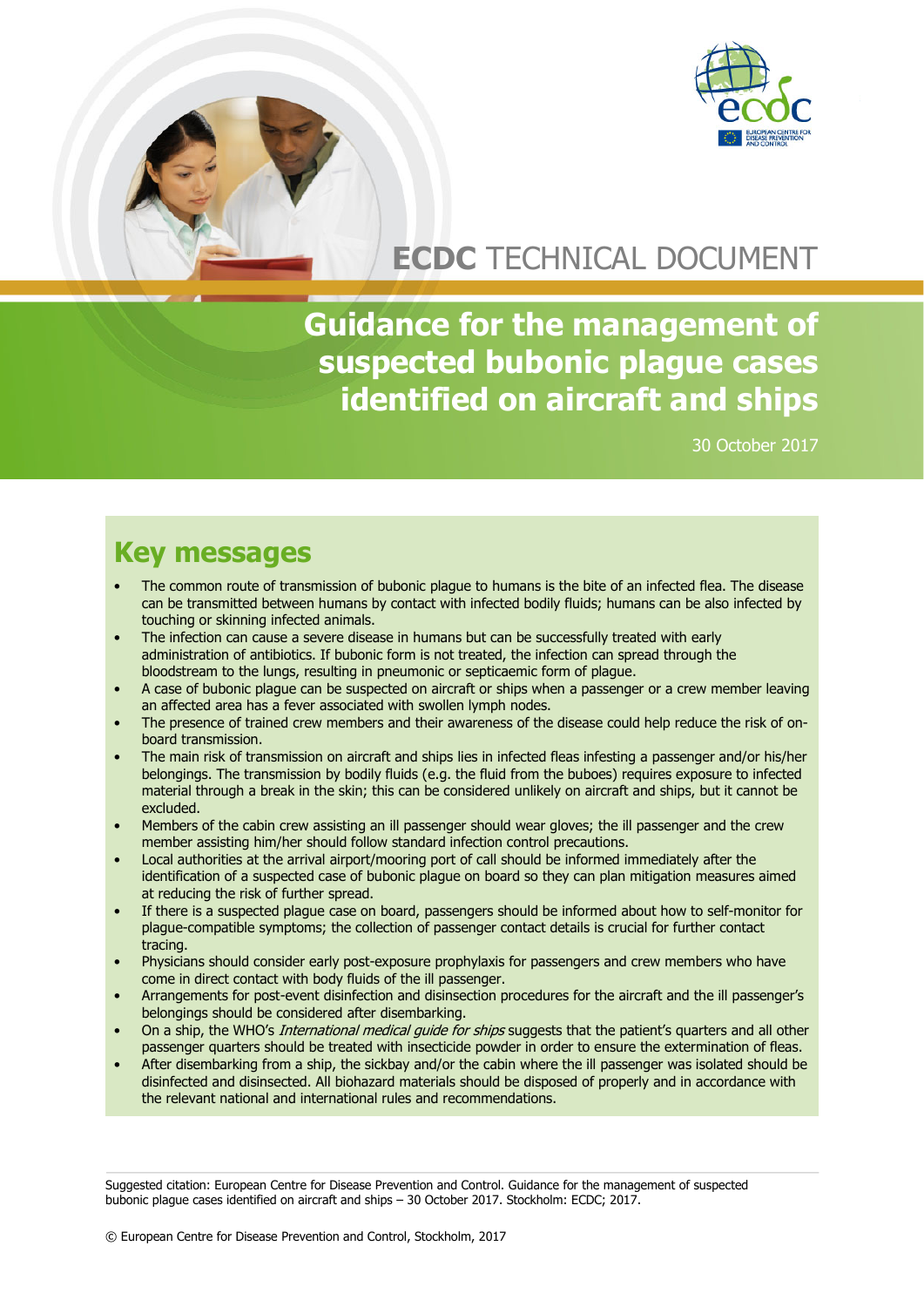# **Bubonic plague**

## **What is bubonic plague?**

Plague is a bacterial zoonotic disease caused by the gram-negative bacterium Yersinia pestis. Bubonic plague is one of three clinical presentations of plague; other clinical presentations are pneumonic and septicaemic plague. The infection can cause a severe disease in humans but can be successfully treated with early administration of antibiotics. If the bubonic form is not treated, the infection can spread through the bloodstream to the lungs, resulting in pneumonic or septicaemic form of plague [1].

Bubonic plague is the most common form of human plague; usually it results from a bite of an infected flea [2]. People infected with plague usually develop flu-like symptoms after an incubation period of 1–7 days. After the bite, the bacterium travels through the lymphatic system to the lymph nodes, which then become inflamed, tense and painful (buboes). At advanced stages of the infection, the buboes can turn into suppurating open sores [3].

The infection can be also transmitted by contact with infected human/animal bodily fluids, or by touching or skinning infected animals [3,4]. The transmission by these routes can result in primary bubonic plague or in septicaemic plaque [3].

More information can be found in the ECDC and WHO factsheets about plague and in an EDCD rapid risk assessment: Outbreak of plague in Madagascar, 9 October 2017 [5-7].

# **Identification of suspected bubonic plague cases on aircraft and ships**

A case of bubonic plague is suspected when a passenger or a crew member leaving an affected area has fever associated with swollen lymph nodes. If untreated, bubonic plague can evolve into two forms: pneumonic or septicaemic. The management of ill passengers or crew members who show persistent coughing and/or impaired breathing associated with fever is described in ECDC's Guidelines for the management of suspected pneumonic plague cases identified on aircraft and ships [5b].

The main risk of transmission on aircraft and ships lies in infected fleas infesting a passenger and/or his/her belongings. The transmission by bodily fluids (e.g. the fluid from buboes) requires exposure to infected material through a break in the skin [1]; this is considered unlikely on aircraft and ships, but cannot be excluded.

## **Options for the management of suspected cases identified on aircraft**

### **During the flight**

- According to International Air Transport Association (IATA) guidelines, if a traveller shows symptoms of bubonic plague, the cabin crew has to inform the captain of the situation as soon as possible. This is also required by the International Health Regulations [8,9]. The captain will inform air traffic control and the destination airport about the suspected case so that cleaning and disinfection procedures [9] can be prepared and ambulance transport of the patient to an appropriate healthcare venue can be arranged [10]. The pilot needs to be advised by air traffic control on where to park the aircraft [10].
- Advice for medical support from the ground should be considered immediately after the identification of a suspected bubonic plaque case [11].
- If there are several free seats on the aircraft, passengers adjacent to a case should be relocated to empty seat rows or sections.
- A cabin crew member (preferably the one who has already been dealing with the ill traveller), should be designated to interact with him/her. The cabin crew member should wear gloves (included in the universal precaution kit [12]) and standard infection control precautions should be followed by the ill passenger and the crew member assisting him/her. Hand hygiene should be practiced frequently by the ill passenger and the assisting crew member. Gloves should be changed as soon as they become soiled; used gloves should be disposed of in a biohazard disposal waste bag only (included in the universal precaution kit) [12]. If a biohazard disposal waste bag is not available, an airsickness bag marked as biohazard bag by a crew member can be used instead.
- A lavatory should be designated for the exclusive use of the ill traveller and marked appropriately [9].
- All passengers accompanying the ill passenger should be asked if they experience similar symptoms [13].

#### **On arrival**

• On arrival, the ill passenger and the people who accompany her/him should disembark before all other passengers and taken to a designated healthcare facility [14] (within or outside the airport).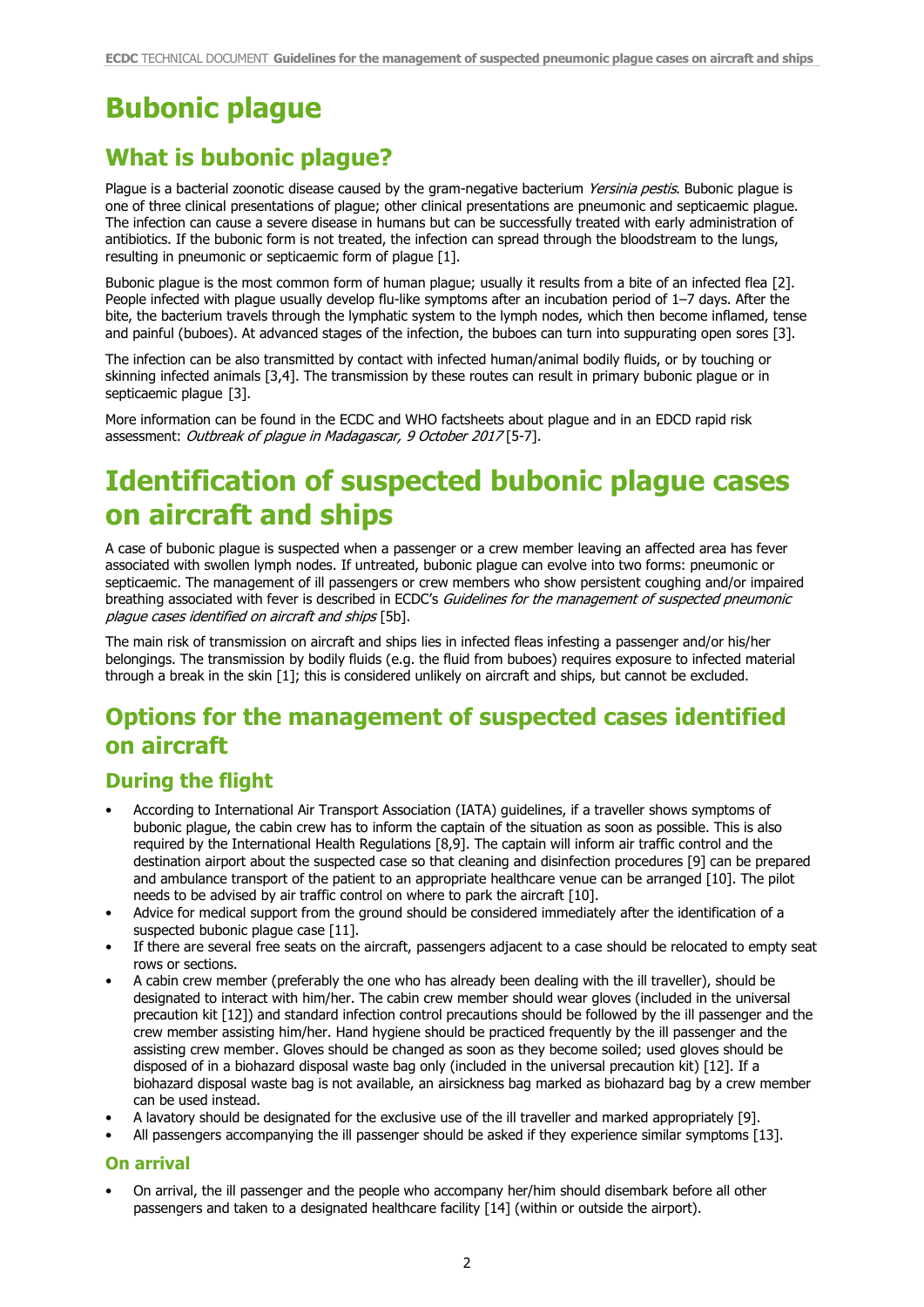- Hand baggage should be removed together with the ill passenger on disembarking [13]. Furthermore, a procedure should be in place for obtaining checked luggage [10]. Airport workers managing the checked luggage should wear disposable gloves.
- Before or immediately after disembarking, all passengers should be advised about self-monitoring of plaguecompatible symptoms and about the need to seek medical care in the event of any symptoms. Passengers should also understand the importance of informing their healthcare providers about their travel history. They should also be given an information leaflet [14].
- Before or immediately after disembarking, a passenger locator card [15] should be filled in by all passengers who came in direct contact with the bodily fluids of the ill passenger; a list of passengers and a list of crew members should be made available for public health authorities.
- Early antibiotic post-exposure prophylaxis should be considered for passengers and crew members who came in direct contact with the bodily fluids of the ill passenger.
- Arrangements for post-event disinfection and disinsection procedures for the aircraft and the ill passenger's belongings should be considered after disembarking [16].

## **Options for the management of suspected cases identified on ships**

### **Before departure**

- Customer should receive pre-travel information about health issues related to the risk of plague in the areas of departure/port of call from travel companies and travel agencies; shipping companies should inform their crew members about these health issues.
- Awareness of the plague should be increased among crew members. Education about how to recognise signs and symptoms, route of exposure, reporting suspected cases to designated crew members, and understanding measures to prevent the spread are helpful in reducing the risk of on-board transmission [17].
- Measures for combatting disease vectors (e.g. rats and fleas) should be carried out as part of standard practice [18].

### **During the voyage**

- The ship's master should notify the local health authorities at the first port of call if a suspected case of plague is identified on board [18].
- If available on board, medical staff should be notified immediately after the identification of a suspected bubonic plague case; if not available, medical advice from doctors stationed in ports should be requested [18].
- The ill passenger should be isolated in his/her cabin or in the sickbay [18]; isolation measures should be taken in order to avoid close contact with other passengers.
- Treatments for the removal of fleas (if present) on the ill passenger's body should be suggested to the ill passenger.

The WHO's International medical guide for ships [18] suggests that the patient's quarters and those occupied by the rest of the passengers should be treated with insecticide powder in order to ensure the extermination of fleas.

- Bed linen and clothes used by the ill passenger should be disposed of in a biohazard disposal waste bag, or boiled for 10 minutes [18]. If a biohazard disposal waste bag is not available, a resistant plastic bag marked as biohazard bag can be used instead.
- Standard infection control precautions should be followed by the ill passenger and the assisting crew member. Hand hygiene should be practiced frequently by the ill passenger and the crew member.
- Crew members should wear gloves, protective clothes and a surgical mask when touching the ill passenger (or any object that may have been in contact with the bodily fluids of the ill passenger, e.g. bed linen, clothes, etc.).
- The buboes should not be lanced: the pus contained in them is highly infectious. If pus is released, the buboes should be covered with a dry wound dressing [18].
- Antibiotic treatment should be initiated immediately for the suspected case if there are medical professionals on board. Otherwise, medical advice from doctors stationed in ports should be requested; a stock of doxycycline is recommended by WHO (see list of recommended medicines and equipment in the *International* medical guide for ships [18]).
- The health condition of the passenger's contacts (cabin mates, etc.) should be checked immediately after the identification of a suspected case on board; early post-exposure prophylaxis should be considered for passengers and crew members who came into contact with bodily fluids of the ill passenger.
- A medical log for the ill passenger should be established; a designated crew member should be responsible for reviewing and updating the medical data.
- Dead rats found on board should be collected with tongs and sealed in a plastic bag; after weighing, the bag should be disposed of overboard. If the ship is in port, dead rats should be disposed of in accordance with the port health authorities' rules and recommendations [18].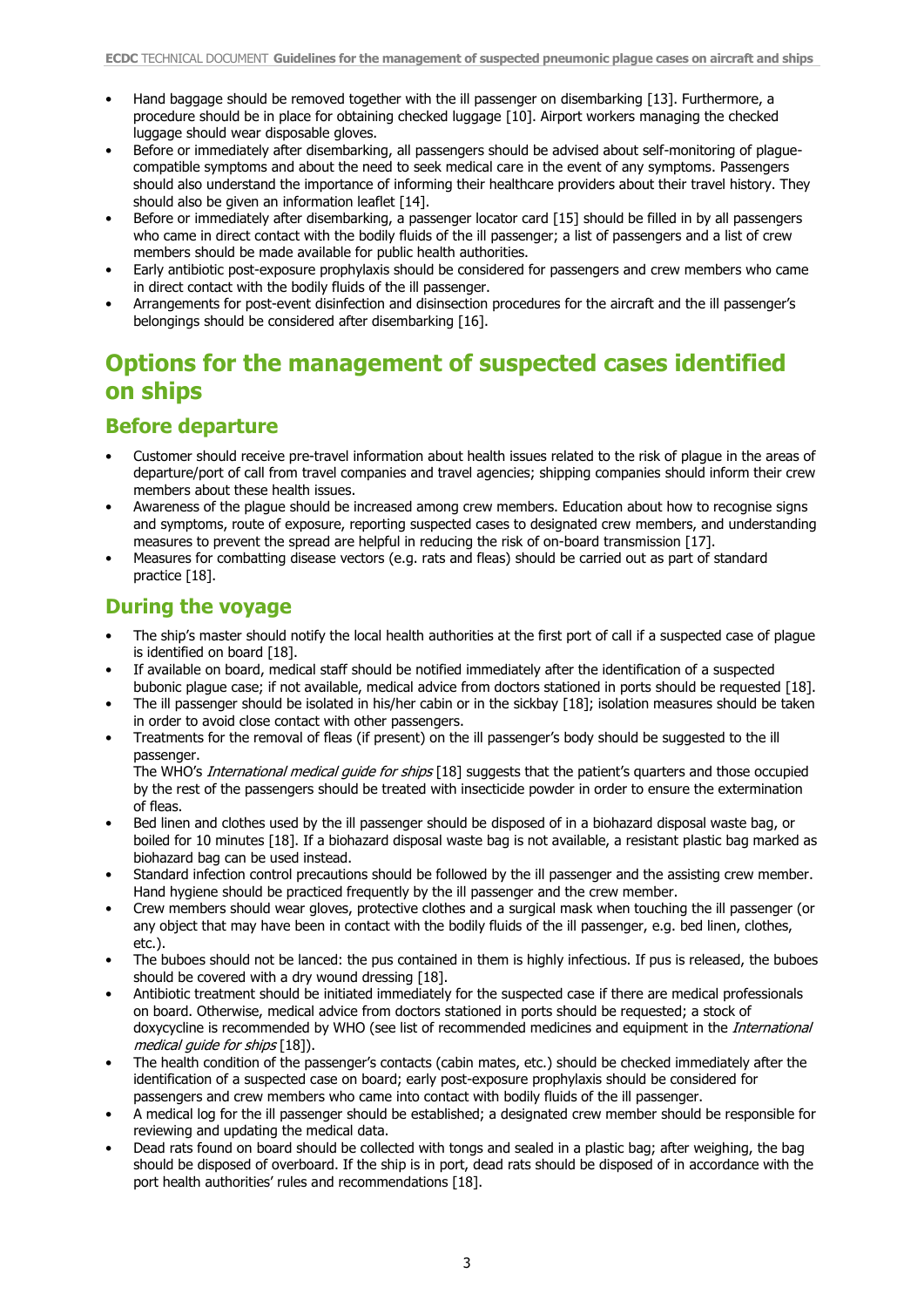### **On arrival**

- At the first port of call, after consultation with the local health authorities, the passenger should be sent to an onshore medical facility [18].
- The ill passenger should disembark together with his/her luggage and personal items without coming into contact with other travellers, ideally from a separate section of the ship or at a separate time [18].
- All passengers and crew members who came into close contact with the ill passenger should be advised about the need to continue self-monitoring of plague-compatible symptoms and seek medical care in the event of any symptoms for seven days after the last close contact with the ill passenger.
- Information on how to conduct early post-exposure prophylaxis [19], if not already provided on board, should be given to passengers and crew members who came into close contact with the ill passenger.
- Contact details of travellers who came into close contact with the ill passenger should be collected for further information before disembarking.
- Health authorities at the port of call should be informed if support is needed before the ship arrives at the port.
- After disembarkation, the cabin occupied by the ill passenger and/or the sickbay should be disinfected and all biohazard materials should be properly disposed of, in accordance with national and international rules and recommendations.
- In the event of suspected cases of bubonic plague among passengers on ships departing from an affected area or on ships calling at a port in an affected area, the presence of infected rodents on board should be taken into account. Guidelines to address the presence of rats on board can be found in Chapter 29 of the WHO's International medical quide for ships [18].

## **Disclaimer**

ECDC issued this guidance document in accordance with Regulation (EC) No 851/2004 establishing a European centre for disease prevention and control. In the framework of ECDC's mandate, the specific purpose of an ECDC guidance is to present different options on a certain matter. The responsibility on the choice of which option to pursue and which actions to take, including the adoption of mandatory rules or guidelines, lies exclusively with the EU/EEA Member States. In its activities, ECDC strives to ensure its independence, high scientific quality, transparency and efficiency.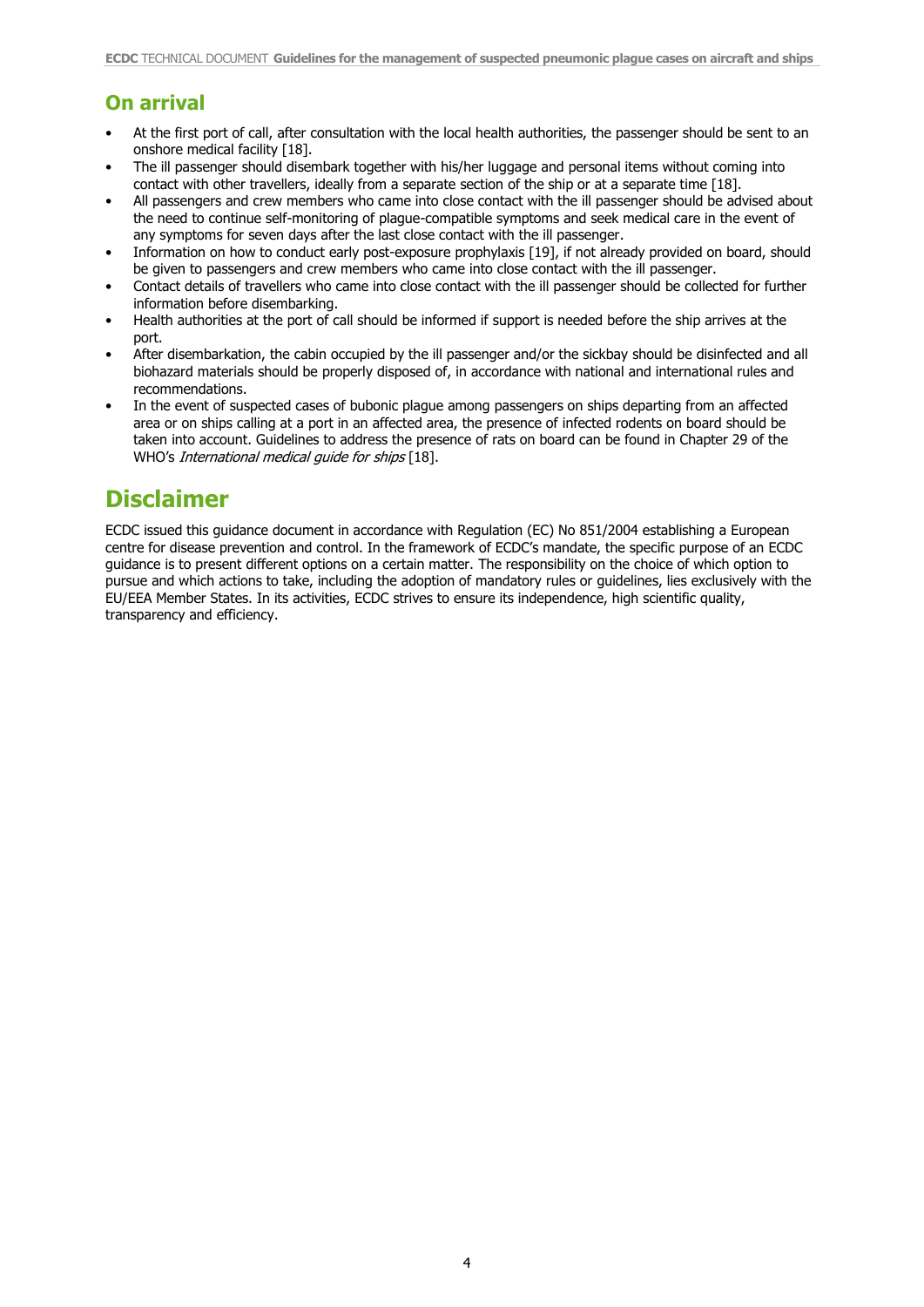# **References**

- 1. Pennsylvania Department of Health. Plague fact sheet. Harrisburg: Pennsylvania Department of Health; 2013. Available from: [http://www.health.pa.gov/My%20Health/Diseases%20and%20Conditions/Documents/Fact%20Sheets%202](http://www.health.pa.gov/My%20Health/Diseases%20and%20Conditions/Documents/Fact%20Sheets%202013/Plague%20Fact%20Sheet.pdf) [013/Plague%20Fact%20Sheet.pdf](http://www.health.pa.gov/My%20Health/Diseases%20and%20Conditions/Documents/Fact%20Sheets%202013/Plague%20Fact%20Sheet.pdf)
- 2. Ministry of Health and Long-Term Care, Canada. Ontario public health standards Infectious diseases protocol, appendix A: Disease-specific chapters – Chapter: plague, revised December 2014. Ontario: Ministry of Health and Long-Term Care; 2014. Available from: [http://www.health.gov.on.ca/en/pro/programs/publichealth/oph\\_standards/docs/plague\\_chapter.pdf](http://www.health.gov.on.ca/en/pro/programs/publichealth/oph_standards/docs/plague_chapter.pdf)
- 3. Centers for Disease Prevention and Control. Plague: ecology and transmission [Internet]. Atlanta: CDC; 2015 [cited 2017 Oct 19]. Available from: <https://www.cdc.gov/plague/transmission/index.html>
- 4. Government of Canada. The plague [Internet]. Ontario: Government of Canada; 2017 [cited 2017 Oct 19]. Available from: https://www.canada.ca/en/public-health/services/chronic-diseases/plague.html
- 5. European Centre for Disease Prevention and Control. Factsheet about plague [Internet]. Stockholm: ECDC; 2017 [cited 2017 Oct 12]. Available from:<https://ecdc.europa.eu/en/plague/facts>
- 5b. European Centre for Disease Prevention and Control. Guidance for the management of suspected pneumonic plague cases identified on aircraft and ships – 26 October 2017. Stockholm: ECDC; 2017. Available from: [https://ecdc.europa.eu/sites/portal/files/documents/Guidance-for-management-of](https://ecdc.europa.eu/sites/portal/files/documents/Guidance-for-management-of-pneumonic-plague-cases-on-aircrafts-ships.pdf)[pneumonic-plague-cases-on-aircrafts-ships.pdf](https://ecdc.europa.eu/sites/portal/files/documents/Guidance-for-management-of-pneumonic-plague-cases-on-aircrafts-ships.pdf)
- 6. World Health Organization. Plague Fact sheet [Internet]. Geneva: WHO; 2017 [cited 2017 Oct 19]. Available from:<http://www.who.int/mediacentre/factsheets/fs267/en/>
- 7. European Centre for Disease Prevention and Control. Outbreak of plague in Madagascar 9 October 2017. Stockholm: ECDC; 2017. Available from: [https://ecdc.europa.eu/sites/portal/files/documents/Plague-](https://ecdc.europa.eu/sites/portal/files/documents/Plague-Madagascar-Oct-2017.pdf)[Madagascar-Oct-2017.pdf](https://ecdc.europa.eu/sites/portal/files/documents/Plague-Madagascar-Oct-2017.pdf)
- 8. World Health Organization. International Health Regulations (2005) Second edition. Geneva: World Health Organization; 2008. Available from: [http://apps.who.int/iris/bitstream/10665/43883/1/9789241580410\\_eng.pdf](http://apps.who.int/iris/bitstream/10665/43883/1/9789241580410_eng.pdf)
- 9. International Air Transport Association. Suspected communicable disease: guidelines for cabin crew. Montreal: IATA; 2015. Available from: https:/[/www.iata.org/whatwedo/safety/health/Documents/health](http://www.iata.org/whatwedo/safety/health/Documents/health-guidelines-cabin-crew.pdf)[guidelines-cabin-crew.pdf](http://www.iata.org/whatwedo/safety/health/Documents/health-guidelines-cabin-crew.pdf)
- 10. Airports Council International. Airport preparedness guidelines for outbreaks of communicable disease issued by ACI and ICAO. Montreal, ACI; 2009. Available from: [http://www.aci.aero/media/8dd8ad43-9f9f-](http://www.aci.aero/media/8dd8ad43-9f9f-4fcc-bb37-6668383ef399/LEfW0A/About%20ACI/Priorities/Health/Airport_preparedness_guidelines_for_outbreaks_of_communicable.pdf)[4fcc-bb37-](http://www.aci.aero/media/8dd8ad43-9f9f-4fcc-bb37-6668383ef399/LEfW0A/About%20ACI/Priorities/Health/Airport_preparedness_guidelines_for_outbreaks_of_communicable.pdf) [6668383ef399/LEfW0A/About%20ACI/Priorities/Health/Airport\\_preparedness\\_guidelines\\_for\\_outbreaks\\_of\\_](http://www.aci.aero/media/8dd8ad43-9f9f-4fcc-bb37-6668383ef399/LEfW0A/About%20ACI/Priorities/Health/Airport_preparedness_guidelines_for_outbreaks_of_communicable.pdf) [communicable.pdf](http://www.aci.aero/media/8dd8ad43-9f9f-4fcc-bb37-6668383ef399/LEfW0A/About%20ACI/Priorities/Health/Airport_preparedness_guidelines_for_outbreaks_of_communicable.pdf)
- 11. International Civil Aviation Organization. Guidelines for states concerning the management of communicable disease posing a serious public health risk 2017. Montreal: ICAO; 2017. Available from: https://www.icao.int/safety/aviation-medicine/guidelines/AvInfluenza quidelines.pdf
- 12. International Air Transport Association. Suspected communicable disease: universal precaution kit. Montreal: IATA; 2014. Available from: https:/[/www.iata.org/whatwedo/safety/health/Documents/health](http://www.iata.org/whatwedo/safety/health/Documents/health-guidelines-universal-precaution-kit.pdf)[guidelines-universal-precaution-kit.pdf.](http://www.iata.org/whatwedo/safety/health/Documents/health-guidelines-universal-precaution-kit.pdf)
- 13. World Health Organization. WHO technical advice for case management of Influenza A(H1N1) in air transport. Geneva: WHO; 2009. Available from: http://www.who.int/ihr/travel/A(H1N1) air\_transport\_quidance.pdf
- 14. Manitoba Healh Public Health. Recommended guidelines for suspected plague cases at Winnipeg International Airport. Winnipeg: Manitoba Public Health; 1994. Available from: https:/[/www.gov.mb.ca/health/publichealth/cdc/protocol/plague\\_airport.pdf](http://www.gov.mb.ca/health/publichealth/cdc/protocol/plague_airport.pdf)
- 15. World Health Organisation. Public health passenger locator card. Geneva: WHO [no year] [cited 2017 Oct 17]. Available from:<http://www.who.int/ihr/PLC.pdf>
- 16. World Health Organisation. Guide to hygiene and sanitation in aviation. 3rd edition. Geneva: WHO; 2009 [cited 2017 Oct 12]. Available from: http://www.who.int/ihr/ports\_airports/quide\_hygiene\_sanitation\_aviation\_3\_edition\_wcov.pdf
- 17. EU SHIPSAN Act joint action. European manual for hygiene standards and communicable disease surveillance on passenger ships. 2nd edition. Larissa: EU SHIPSAN Act; 2016. Available from: [http://www.shipsan.eu/Portals/0/docs/EU\\_Manual\\_Second\\_Edition.pdf](http://www.shipsan.eu/Portals/0/docs/EU_Manual_Second_Edition.pdf)